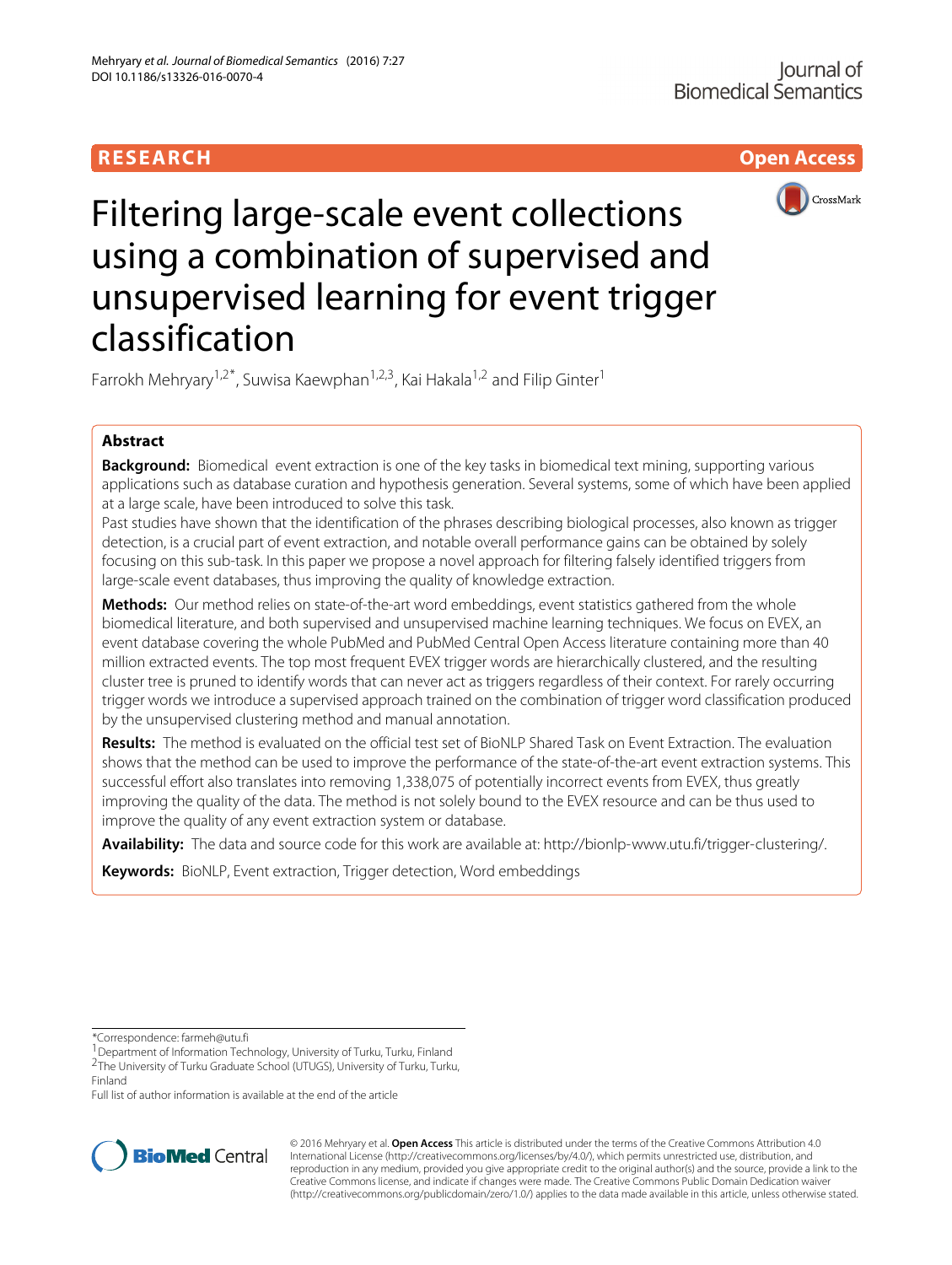#### **Background**

The overwhelming amount of biomedical literature published annually makes it difficult for life science researchers to acquire and maintain a broad view of the field, crossing the boundaries of organism-centered research communities and gathering all of the information that would be relevant for their research. Modern natural language processing (NLP) techniques strive to assist the researchers with scanning the available literature and aggregating the information found within, automatically normalizing the variability of natural language statements. The applications of NLP in life sciences range from automated database curation and content visualization to hypothesis generation and offer intriguing challenges for both NLP and life science communities [\[1](#page-11-0)[–3\]](#page-11-1).

As a response to the need for advanced literature mining techniques for the biomedical domain, the BioNLP (Biomedical Natural Language Processing) community of researches has emerged. The primary focus of the majority of research within the BioNLP community is to improve information retrieval (IR) and information extraction (IE) in the domain.

In this paper we focus on the task of *event extraction*, a task that has received much attention in BioNLP recently. Event extraction constitutes the identification of biological processes and interactions described in biomedical literature, and their representation as a set of recursive event structures. In its original form, introduced in the 2009 BioNLP Shared Task on Event Extraction (ST) [\[4\]](#page-11-2), the task focused on gene and protein interactions, such as RNA transcription, regulatory control and posttranslational modifications. In subsequent Shared Tasks, while the overall setting remained unchanged, the task has been broadened to cover a large number of additional biological domains and event types [\[5,](#page-11-3) [6\]](#page-11-4).

More specifically, event extraction involves detecting mentions of the relevant named entities which are typically genes and gene products (GGPs), the type of their interaction from a small vocabulary of possible types, the *trigger* expression in the text which states the event, and the roles of the participants in the event, e.g. *regulator* or *regulatee*. One of the distinguishing features of events is that they can recursively act as participants of other events, forming recursive tree structures which precisely encode the factual statements in the text, but are a challenging extraction target. An example of an event is shown in Fig. [1.](#page-2-0)

A number of event extraction systems have been introduced as the result of the series of BioNLP Shared Tasks. Most of these systems focus solely on the immediate textual context of the event candidates, but recently approaches benefiting from bibliome-wide data, either through self-training or post-processing steps, have been introduced as well [\[7–](#page-11-5)[9\]](#page-11-6). Unfortunately the recent

advancements in this field have been modest, reflecting the complexity of the task. As an example, the best performing system in ST'09, TEES (Turku Event Extraction System) [\[10\]](#page-11-7), has remained a state-of-the-art approach, winning also several categories in the later Shared Tasks, although the performance of the system has not increased substantially during these years.

Several event extraction systems have been applied at a large scale, extracting millions of events from massive text corpora [\[11,](#page-12-0) [12\]](#page-12-1). These large corpora, typically the totality of PubMed abstracts and PubMed Central fulltext articles, contain a number of documents which are partly or entirely out-of-domain for these systems, being unlike the carefully selected data from narrow biological domains on which the systems have been trained. Facing documents from such previously unseen domains, the systems often produce suboptimal output, making what seems to a human like trivial mistakes. Tuning the performance of these systems in the general domain requires further effort.

Here we focus on EVEX [\[11\]](#page-12-0), an event database covering the whole PubMed and PubMed Central Open Access (PMC-OA) literature, produced using the aforementioned TEES system. Already a casual inspection of EVEX reveals occasional occurrences of obviously incorrect events especially in out-of-domain documents. Previously, Van Landeghem et al. [\[13\]](#page-12-2) have studied the output of the event extraction systems on general domain data in further detail. Their analysis resulted in a set of rules that can be used to remove or correct erroneous events. Although applying this method produced only an increase of 0.02pp in F-score when evaluated on the official Shared Task data, the consequences on large-scale resources such as EVEX are significant: hundreds of thousands of false events can be excluded, thus greatly improving the quality of the extracted data. This is because the official Shared Task test data does not contain the out-of-domain documents found in the corpora used to build EVEX and many of the error types made by the system will not be seen in the test set output.

Van Landeghem et al. point out that a large portion of the false event predictions originate from the trigger detection phase, i.e. false positive identification of the textual spans expressing the biological processes underlying the events. These, in turn, lead to the generation of false positive events by the system. Here it is important to take into consideration that the top-ranking event extraction systems are based on machine learning and do not uniquely rely on a list of possible "safe" trigger words, which would result in an excessively low recall. Instead, any word can become a trigger word, which occasionally leads to wildly incorrect predictions. These, in turn, are easily spotted by the users of the event databases and decrease the perceived credibility of the resources.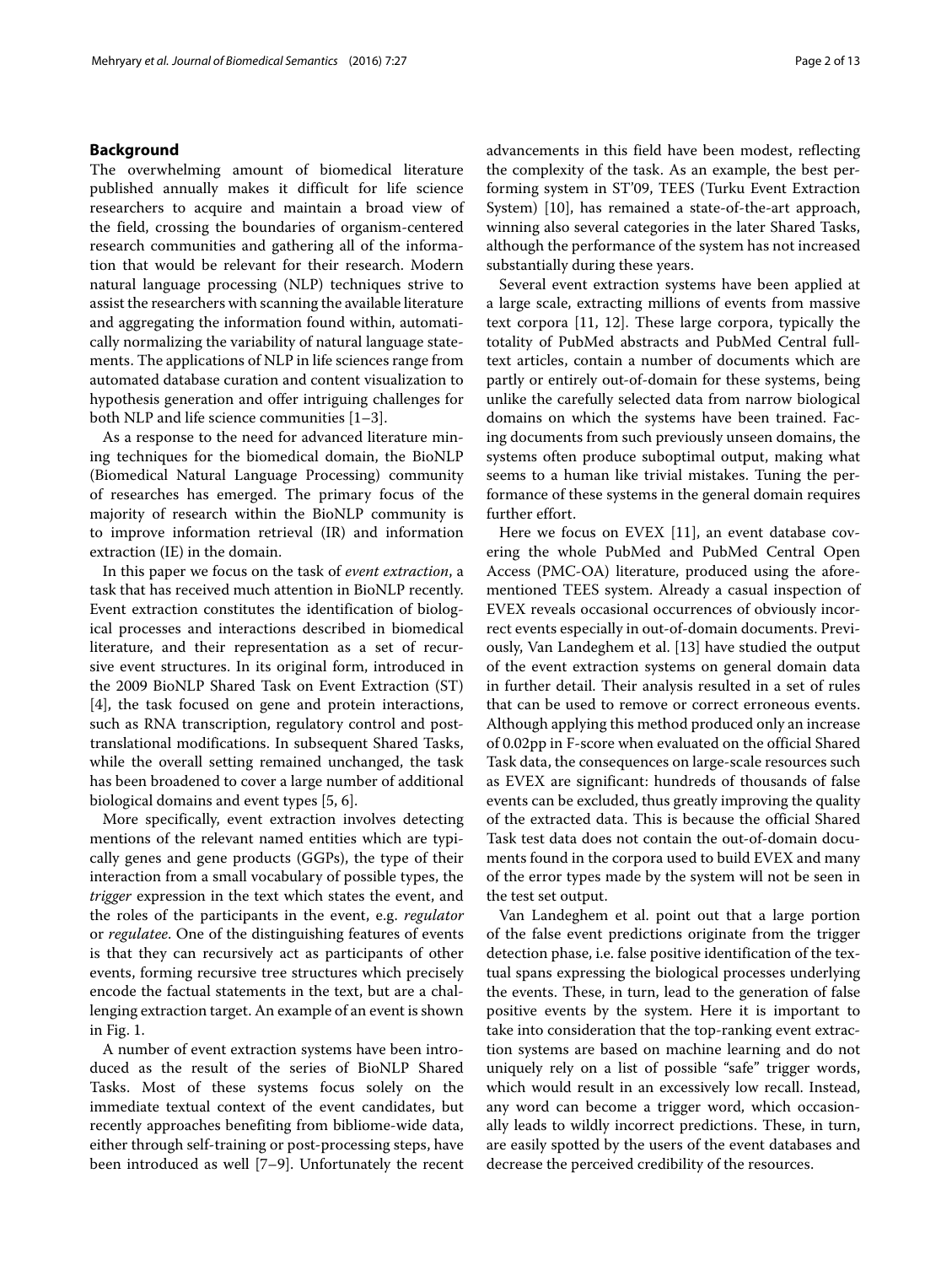

<span id="page-2-0"></span>In this paper, we thus focus specifically on the event triggers in the EVEX event database, with the objective of automatically identifying and removing those that are obviously incorrect. To solve this problem, we introduce a novel approach based on word embeddings, bibliomewide statistics and both supervised and unsupervised machine learning techniques.

Since our method relies on bibliome-wide statistics that should be gathered from a large-scale biomedical event database, it serves as a post-processing step in event extraction pipeline to filter out incorrect events from that database, after the events are extracted.

#### **Method**

In this section, we first introduce the data that is used in this study and then propose a 6-step method to achieve the aforementioned objectives.

In the first five steps of our method, we focus on the top most frequent trigger words which account for 97.1 % of all events in EVEX. In steps 1, 2, 3 and 4 we perform hierarchical clustering of these trigger words and build, analyze and prune the resulting binary tree to categorize these triggers as correct/incorrect. In step 5, we refine these two sets using manual annotation. Finally in step 6, we build a predictive model based on support vector machines (SVM) to classify the triggers as correct or incorrect.

#### **Data**

This study is based on the EVEX resource [\[11\]](#page-12-0) containing 40,190,858 events of 24 different types such as *binding, positive-regulation, negative-regulation, and phosphorylation*. These events are extracted using the TEES system [\[14\]](#page-12-4) from 6,392,824 PubMed abstracts and 383,808 PMC-OA full-text articles that were published up to 2012 and which contain at least one gene/gene-product mention. The EVEX resource can be downloaded and browsed online at <www.evexdb.org>.

Trained on the ST-data sets, TEES extracts events based on the recognition of an occurrence of a trigger word in the underlying sentence. An event is thus representing the link between the event trigger word and participating argument GGPs. However, one textual span can act as a trigger for multiple events with varying arguments as illustrated in Fig. [2.](#page-3-0)

In addition, a single unique trigger word, such as *modify*, may have a number of occurrences in the data, acting as a trigger for many events. It is important to note that these events may be of different types. For instance the trigger word *expression* acts as a trigger for both *gene-expression* and *transcription* events, depending on the context.

Throughout this paper, we refer to the total number of extracted events from a trigger as "trigger *frequency*" and to the actual occurrence count of the trigger in the corpus as "trigger *occurrence count*". Clearly, trigger *frequency* is greater or equal to trigger *occurrence count* since one trigger occurrence can be associated with multiple events. For example, the *frequency* of *expression* is 3,909,759, while its *occurrence count* is 2,736,782. It should be highlighted that the aim of this study is to increase the precision of extracted events, thus the focus is on the trigger*frequency*, i.e. the number of incorrect events that are finally removed from EVEX, when a particular trigger is identified as incorrect.

In total, there are 137,146 unique event triggers (excluding obviously incorrect trigger words that are purely numbers and those which contain unicode special characters). Different trigger words have different *frequency* in the system ranging from 1 to 3,909,759.

As expected, the vast majority of events in EVEX correspond to a small number of highly frequent trigger words, as shown in Table [1.](#page-3-1) For example, there are only 3,391 trigger words with *frequency* above 300 (i.e. corresponding to at least 300 event occurrences), but these words account for 97.1 % of all events in EVEX. Consequently, when the aim is to increase the precision of the events in EVEX by recognizing *incorrect* trigger words and eliminating them, the focus should be centered on highly frequent trigger words instead of the rare ones. Accordingly, we decided to concentrate on these 3,391 top most frequent trigger words. Limiting ourselves to the top most frequent trigger words allows manual inspection of the hierarchical clustering tree discussed in the following sections.

Among the trigger words, we will target those which are obviously incorrect, regardless of their context. These could be for example, gene/protein/chemical names, author names or any other words such as *hospital*, *university*, *research*, *diagram*, *box*, *clarify*, *investigate*, *visualization*, *knowledge*, *one* or *please*. The main objective of this study is thus to develop a method that can categorize the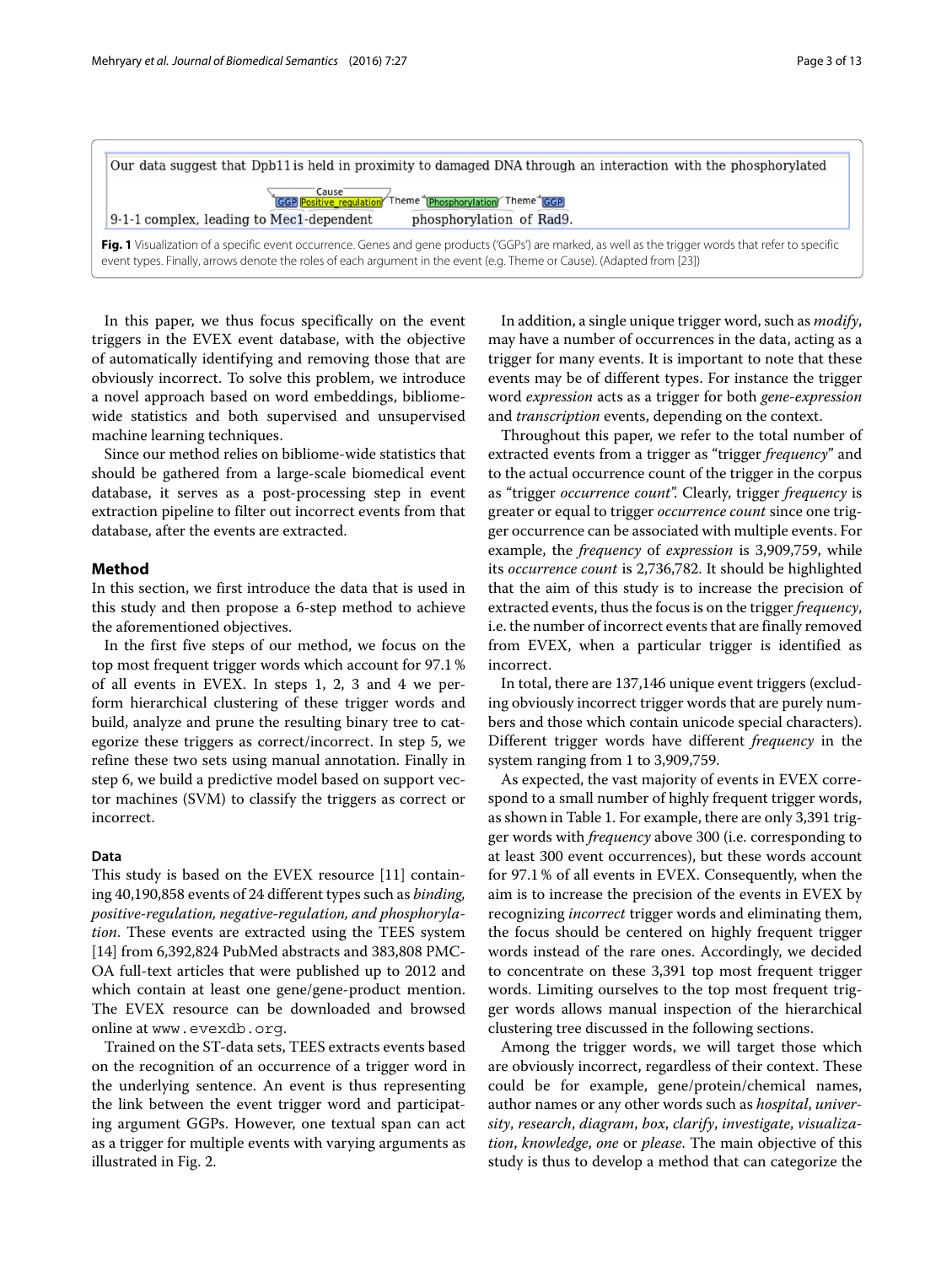

<span id="page-3-0"></span>trigger words so as to eliminate the obviously incorrect trigger words, thus increasing the precision of the event extraction systems without impacting their recall.

Another interesting aspect when studying the trigger words is to build a general overview of all of the trigger words according to the 24 different event types and to study whether there exist groups/sub-groups of related trigger words which would allow us to define subtypes of the 24 event types. Of specific interest will be studying the groups/sub-groups before and after eliminating incorrect trigger words.

#### **Hierarchical clustering of top most frequent trigger words**

<span id="page-3-2"></span>In the first step, we induce a vector space representation for the trigger words, and hierarchically cluster the triggers based on this representation. *Cosine similarity* is used as the clustering metric with the *Ward's variance minimization algorithm* defining the distances between newly formed clusters. To build the vector space representations, we use the *word2vec* method of distributional semantics introduced by Mikolov et al. [\[15\]](#page-12-5) and previously applied in the biomedical domain by Pyysalo et al. [\[16\]](#page-12-6). The *word2vec* method comprises a simplified neural network model with a linear projection layer and a hierarchical soft-max output prediction layer. The input

<span id="page-3-1"></span>**Table 1** Distribution of triggers and their associated event percentages in the EVEX database

| Trigger word frequency<br>(at least) | EVEX events coverage<br>percentage | Number of trigger<br>words |
|--------------------------------------|------------------------------------|----------------------------|
| 100                                  | 98.4                               | 6339                       |
| 200                                  | 97.6                               | 4263                       |
| 300                                  | 97.1                               | 3391                       |
| 400                                  | 96.6                               | 2880                       |
| 500                                  | 96.3                               | 2538                       |

layer has the width of the vocabulary, while the projection layer has the desired dimensionality of the vector space representation. Upon training, the weight matrix between the input and the projection layer constitutes the word vector space embeddings. The network can be trained in several different regimes, but in this work we use the skip-gram architecture, whereby the network is trained to predict nearby context words, given a single focus word at the center of a sliding window context.

We train the *word2vec* model on the lower-cased texts from the EVEX resource, i.e. all abstracts and full-text articles in which at least one GGP was identified. All *GGP* mentions in the texts are replaced with the *"ggp"* placeholder and all numbers with the *"num"* placeholder to densify the text.

An initial experiment in hierarchical clustering of the top 100 most frequent trigger words revealed that on one hand many coarse/fine grained sub-clusters were formed in a way that each sub-cluster contained trigger words with biologically similar meaning. Many sub-clusters could be clearly associated with a unique event type. On the other hand, many trigger words were clustered together incorrectly, especially for the common *positiveregulation* and *negative-regulation* types (e.g. *increase* and *decrease*) because they have a high similarity in the vector space representation.

To address this issue, we add trigger/event type association information as additional dimensions to the word vectors, thereby affecting the clustering to more closely conform to the event types. To obtain reliable event type distribution for the trigger words, we use the BioNLP Shared Task 2011 (ST'11) *training* and *development* sets [\[5\]](#page-11-3). Out of the 1,447 unique trigger words in this data, 995 are single-token trigger words and of these, 828 are actually among the top 3,391 most frequent EVEX trigger words. For these 828 triggers, we append a normalized event type distribution vector to their *word2vec*-based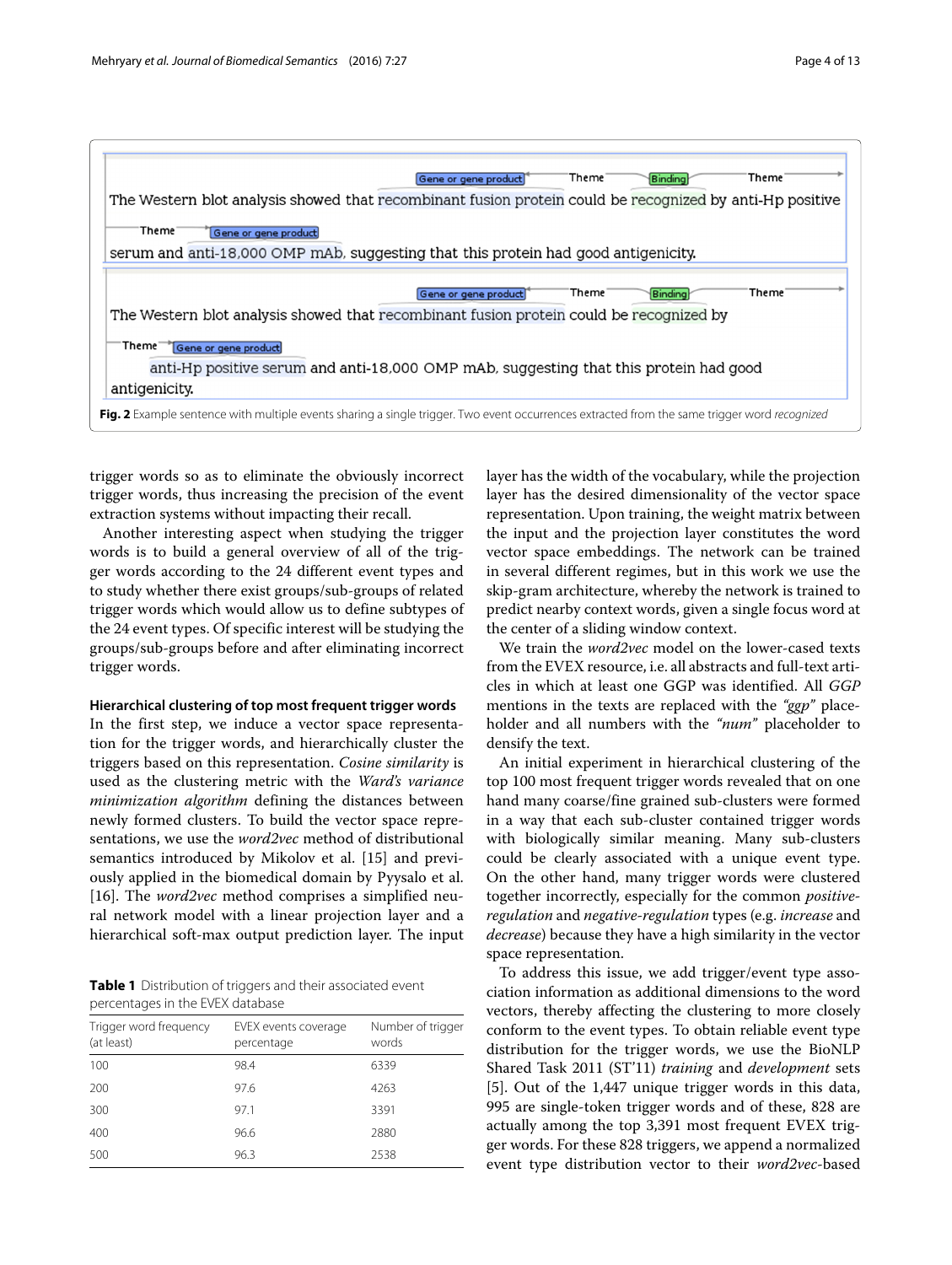vectors (the vectors for the remaining 2,563 triggers for which a reliable event type information could not be obtained are simply padded with 24 zeroes). Reclustering with the modified vectors, we notice that *positive-regulation* and *negative-regulation* trigger words are no longer clustered together, obtaining more meaningful clusters with regard to the task at hand.

#### **Event type vectors of sub-clusters**

In this step, event type distribution vectors for all nodes of the binary cluster tree are calculated. For each leaf of the tree (i.e., a trigger word), its corresponding trigger/event type vector is calculated based on the occurrence counts of its respective events in EVEX, and for each intermediate node of the tree (i.e., a sub-cluster), its respective event type vector is calculated by adding trigger/event type vectors of all triggers that belong to it.

Using this information, it is possible to inspect how the tree is organized and whether and how its different branches represent different event types. For example, by checking which element in a sub-cluster's event type vector has the maximum value, we can tell what is the event type that this sub-cluster is mostly associated with and the level of purity of that cluster. For example, while one sub-cluster can be 98 % *binding* and is thus to a large extent *pure*, another cluster can be 43 % *gene\_expression* and cannot be assigned a single predominant type.

#### <span id="page-4-1"></span>**Identifying** *possibly incorrect* **trigger words**

<span id="page-4-2"></span>Focusing on 3,391 top most frequent trigger words, in this step we prepare a list of *safe* or *supposedly correct* trigger words and regard the remaining triggers as *possibly incorrect*. This is necessary for pruning the tree and finding the list of *incorrect* trigger words in the next step.

As stated in Section [Hierarchical clustering of top most](#page-3-2) [frequent trigger words,](#page-3-2) by analyzing the ST'11 training and development sets, we obtain a list of 995 unique single-token trigger words. Some of these triggers are overlapping with EVEX triggers. However, our list contains many other trigger words that can not be directly found in the ST'11 sets, but variations of them or variations of their parts can. For instance, *processing* and *co-regulation* are in the EVEX-based list, while *processed* and *regulation* are in the ST'11 sets.

We therefore process BioNLP ST'09 [\[4\]](#page-11-2), ST'11 [\[5\]](#page-11-3), and ST'13 [\[6\]](#page-11-4), *training* and *development* sets, to obtain a set of all single-token ST-trigger words. This trigger set, hereafter *ST-set*, contains 1,092 trigger words. Then we perform the following preprocessing steps on every trigger word in both EVEX and *ST-set*.

1. Remove any punctuation or special characters from the beginning of the trigger word, retaining the rest of the word as the trigger word. For example, -stimulated is transformed into stimulated.

- 2. We split each trigger word based on occurrences of the following characters: {'-', '.' , '\_' , '/'}. For example, co-express is divided into co and express, and similarly cross-reacts is divided into cross and reacts.
- 3. For every trigger word, each of its split parts is saved if all of the following conditions are met:
	- (1) The part is longer than one character.
	- (2) The part is not a number.
	- (3) The part is not in the following stop list: {32p, auto, beta, cis, co, cross, de, double, down, mono, non, out, poly, post, re, self, trans, under}. We obtained this list experimentally by careful examination of the ST-set.
- 4. Finally, we lemmatize all the trigger words, and all of their parts, using the BioLemmatizer tool [\[17\]](#page-12-7) which is specifically developed for the biomedical domain, and record all the produced lemmas for each trigger word.

After the preprocessing, 977 EVEX trigger words that can directly be found in the *ST-set* are regarded as *safe*. The rest of the triggers are regarded as *safe* if their exact form, or one of their parts, or one of the lemmas of their parts can be found in the *ST-set*, or *ST-set* words' parts or part lemmas. Otherwise, the trigger word is regarded as *possibly incorrect*.

Performing the aforementioned approach resulted in identification of 506 trigger words which were added to the list of *safe* triggers, totaling to a list of 1,483 *safe* trigger words. The 1,908 remaining triggers are regarded as *possibly incorrect*. Table [2](#page-4-0) shows some example words from EVEX triggers in our list that are matched against *ST-set* trigger words, parts, or lemmas.

As discussed earlier, we do not save parts of the EVEX trigger words if they belong to our stop list. The stop list comprises the prefix parts obtained by splitting *ST-set* trigger words, which are *not* themselves *ST-set* trigger words. For example, *cross-link* is a *ST-set* trigger word, but *cross* itself is not a stand-alone *ST-set* trigger, therefore

<span id="page-4-0"></span>

| <b>Table 2</b> Examples of matching EVEX trigger words against |
|----------------------------------------------------------------|
| Shared Task <i>exact trigger words</i> or their corresponding  |
| parts/lemmas                                                   |

| EVEX trigger word     | ST'11-trigger word/Part/Lemma |
|-----------------------|-------------------------------|
| co-transcribed        | transcribed                   |
| calcium-induced       | induced                       |
| co-immunoprecipitates | immunoprecipitate             |
| downregulating        | downregulate                  |
| recognise             | recognize                     |
| preceding             | precede                       |
| analyzing             | analyse                       |
|                       |                               |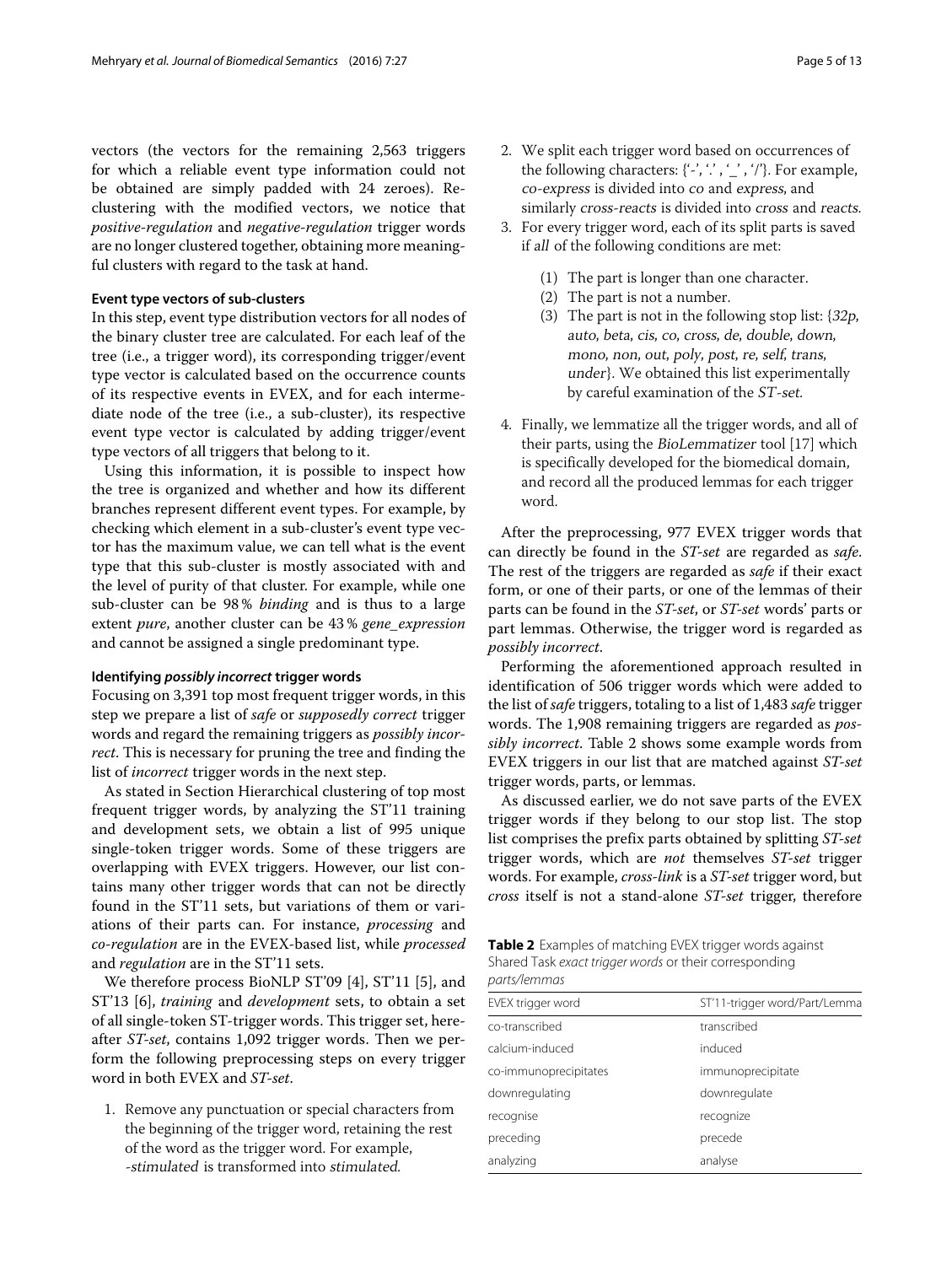*cross* is included in the stop list. As a contrary example, *up-regulation* is a *ST-set* trigger word, however we did not include *up* in the stop list because *up* itself is a *ST-set* trigger word. We perform such approach because we do not want any EVEX trigger word like *re-X* or *cross-X* (X can be any word) to be matched against *ST-set* words, parts and lemmas, just because it has a *re* or *cross* as a prefix.

#### <span id="page-5-0"></span>**Pruning the tree**

Pruning the tree is done using the list of *possibly incorrect* trigger words in four steps:

- 1. If a trigger word exists in the list of possibly incorrect trigger words, its corresponding leaf is marked as unsafe, otherwise it is marked as safe.
- 2. If all of the children of an intermediate node are marked as unsafe, this node (sub-cluster as a whole) is marked as unsafe as well, otherwise it is marked as safe.
- 3. All of the descendants of the intermediate nodes that are marked as unsafe, are deleted from the tree. The respective trigger words of the deleted leaves are subsequently added to the list of incorrect trigger words.
- 4. After tree pruning, the trigger words of all leaves that remain in the tree, are marked as safe and regarded correct.

After applying the aforementioned tree pruning algorithm, we obtain a set of *correct* and a set of *incorrect* top most frequent EVEX trigger words.

There is one important aspect in the pruning algorithm. Since the tree is binary, not all of the trigger words that are in the list of *possibly incorrect* triggers were finally regarded as *incorrect* trigger words, because if such a trigger word was clustered near a *safe* trigger word (i.e., had a very small cosine distance to a *safe* trigger word in the feature space), it was not considered as an *incorrect* trigger word and remained in the tree. This helps us to identify more *correct* trigger words.

For example, *co-localization* which is an EVEX trigger word is also a Shared Task trigger word, so it had been marked as *safe* in the matching step, however *colocalization* (another EVEX trigger word) originally had been regarded as *possibly incorrect*, because our matching procedure could not have matched this trigger word (or its lemma) against any *ST-set* trigger word or part or lemma. However, because these two words are extremely similar in the vector space representation, they clustered together in the binary cluster tree. Consequently, since an *unsafe* trigger was clustered with a *safe* trigger, that whole sub-cluster was regarded as *safe* and remained in the tree, so *colocalization* finally is regarded as a *correct* trigger word. To summarize, the tree pruning algorithm causes deletions to be propagated to the upper level nodes of the tree only if *all* of the participating leaves are recognized as *incorrect*.

After pruning, event type vectors for all intermediate nodes of the tree are recalculated so that we can compare the tree before and after pruning.

#### **Refining** *correct* **and** *incorrect* **trigger sets**

The output of the tree pruning step are the *correct* and *incorrect* trigger words sets, into which the top most frequent EVEX trigger words are assigned. As discussed in Section [Results,](#page-7-0) our unsupervised method (steps 1-4) increases the precision and F-score of event extraction systems, however it causes a comparatively small drop of recall. This means that some of the *correct* trigger words are erroneously included in the *incorrect* trigger set, thus deleting their corresponding events from EVEX consequently decreases the recall of that event extraction system. As our objective is to increase the precision without decreasing the recall, i.e. we try to avoid removing correct events from EVEX at any cost, we address the issue using manual annotation to refine the results.

## *Manual annotation of triggers*

A list of 3,391 trigger words was prepared by extracting the trigger words with *frequency* of at least 300 from EVEX. As discussed in Section Identifying *possibly incorrect* trigger words, 977 of EVEX top most frequent triggers overlap with the *ST-set*. We assume these triggers to be correct and provided the 2,414 remaining trigger words to an annotator with prior experience in biomedical domain annotation.

The annotator performed the manual annotation by deciding for each trigger whether it is *correct* or *incorrect*. On one hand, a trigger is *correct* if its occurrence can lead to the extraction of one or more of the 24 Shared Task event types, i.e. the given trigger word can represent at least one of the ST event types in some context, although in another context they might still be invalid. On the other hand, an *incorrect* trigger cannot express Shared Task events in any context. The annotator was allowed to use any available resources, such as NCBI [\[18\]](#page-12-8), Gene Ontology [\[19\]](#page-12-9) and KEGG [\[20\]](#page-12-10) databases, to support the annotation.

The annotation of the top most frequent EVEX triggers resulted in three categories:

- 2083 triggers were annotated as *correct*.
- 577 triggers were annotated as incorrect.
- 731 triggers were not annotated and remained undecided.

In a closer look at the annotation data, the most common *correct* triggers are the words specifically used in biomedical domains such as "gene expression", "regulation" and "transcription" to state the events. The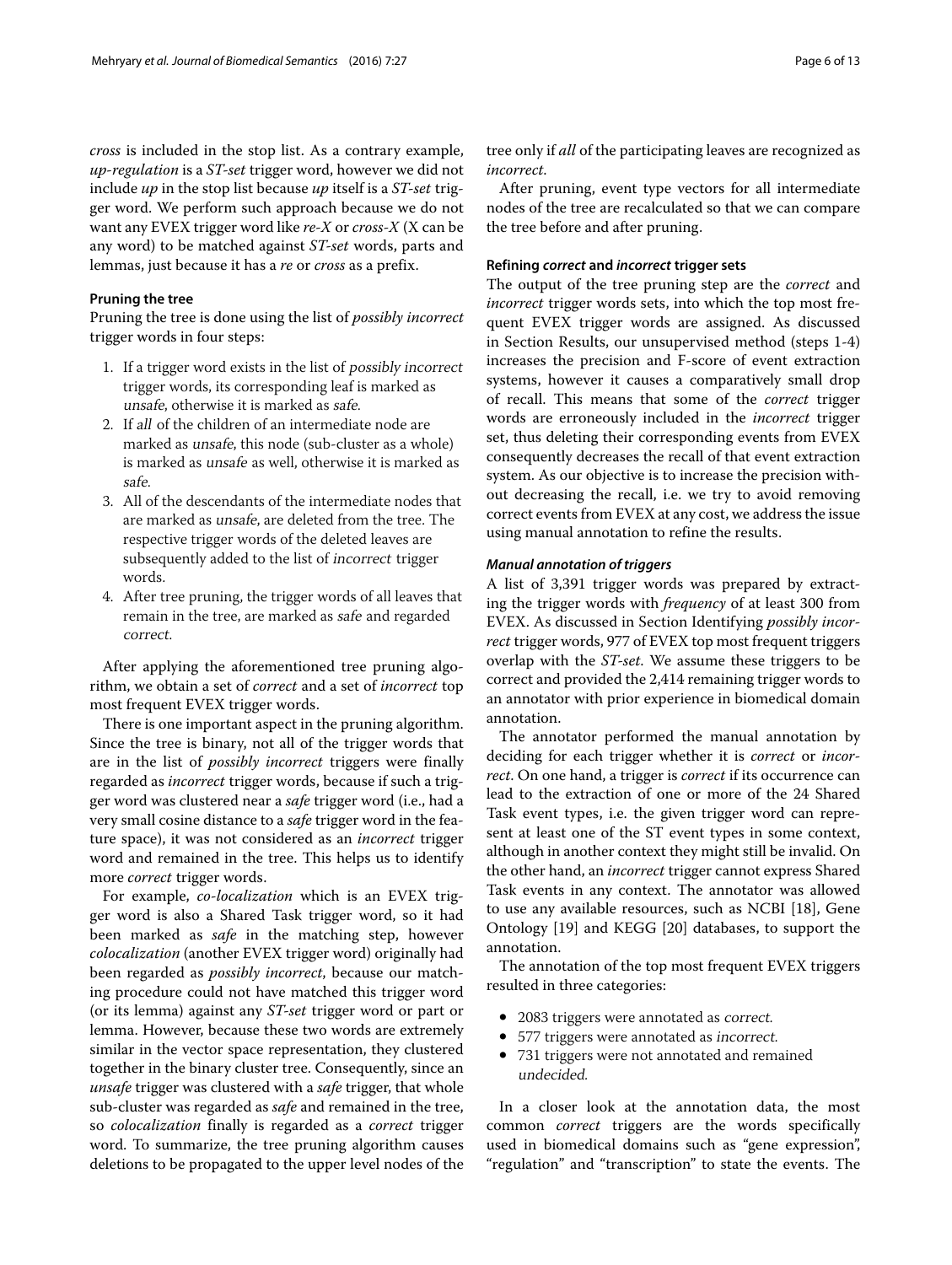*incorrect* triggers are mostly biomedical entities such as genes, proteins and chemicals. While the majority of the triggers (2660/3391, 78.44 %) can be annotated, the annotator was unable to make a decision for 21.56 % of the triggers. Most of these *undecided* triggers are multiplemeaning words used in both biomedical and generic domains such as "conserved", "deletion", and "development". Thus it is possible to construct hypothetical sentences where these words are valid triggers, but the annotator was not able to find any evidence supporting the use of these words as triggers from the existing literature. While going through all the sentences would be an ideal solution to resolve this issue, it is impossible in practice due to the vast amount of the data.

As this evaluation was conducted by a single annotator, we have not assessed the inter-annotator agreement (IAA) for this task. To our knowledge, the organizers of the BioNLP Shared Task have not reported the IAA for the GE data set either. For the EPI data set (Epigenetics and Post-translational Modifications) the organizers report agreement level of 82 % measured in F-score [\[21\]](#page-12-11). This evaluation, however, measures the annotation of the full event structures and no direct conclusions can be made for the trigger annotations.

## *Aggregating unsupervised method results with manual annotation results*

<span id="page-6-0"></span>In this step, we aggregate the results from tree pruning (Section [Pruning the tree\)](#page-5-0) and manual annotation. We naturally prioritize the manual annotation, i.e., in the aggregated data a trigger remains *correct* or *incorrect* if labeled as such in the manual annotation. The *undecided* triggers are assigned using the tree pruning method. As a result, the *final* set is comprised of 2,242 *correct* triggers and 1,149 *incorrect* triggers.

#### **Classification of low-frequency event triggers**

<span id="page-6-1"></span>In the previous steps, the focus was on assigning a label for top most frequent trigger words (those with frequency of at least 300) which account for 97.1 % of all EVEX events. However, this demanding manual annotation method can not be applied to the huge number of triggers with lower *frequency* that exist in EVEX. To address this problem, we use support vector machines (SVM) to classify the low-frequency triggers (i.e., triggers with *frequency* below 300). As the training data, we use the aggregated trigger set from the previous section, assigning *correct* and *incorrect* triggers as *positive* and *negative* examples, respectively. Our training set totals 3,391 training examples, consisting of 2,242 positive and 1,149 negative examples. We optimize the model using grid-search combined with cross-validation.

Prior to building the model, we considered two important aspects which should be highlighted here. First, we prefer a conservative predictive model which tends to have a very high positive recall, because if the classifier mispredicts a *correct* trigger as *incorrect*, all of its respective events mistakenly will be deleted from the output of event extraction systems which is very undesirable and that can also have a huge adverse effect on the recall of events. Conversely, if the classifier mistakenly predicts an *incorrect* trigger as *correct*, its respective events will remain in the output of event extraction systems, and in general we prefer to tolerate false events instead of deleting correctly extracted events. Because of this reason, and because our training set is imbalanced, we give weight 10 to the positive class and weight 1 to the negative class during classifier training. These weights are set experimentally during the grid search and classifier optimization. In addition, during optimization, instead of optimizing against F1-score we optimize against F2-score, because F2-score weights recall higher than precision.

Second, from the point of view of event extraction systems, the respective events of the triggers are more important than the trigger words themselves. For instance, misclassifying a correct trigger with *frequency* of 200 will translate into removing 200 correct events, comparing it with the removal of a correct trigger with *frequency* of only 1. Consequently, we consider the precision and recall of respective events (not the triggers) and adjust the parameter optimization and training accordingly:

- During optimization, instead of optimizing against the F2-score of triggers, i.e., calculating F2-score based on the counts of true-positives (TP), true-negatives (TN), false-positives (FP) and false-negatives(FN), we optimize against F2-score of trigger frequency, i.e., calculating F2-score based on the sum of frequencies of TP, TN, FP and FN.
- We give a weight to each training example by calculating the logarithm of its frequency. Thus the training examples with higher weights, i.e. higher event frequency, will be regarded more important than lower weight examples, those with lower event frequency. In other words, classifier will be penalized more on misclassifying the frequent trigger words than lesser ones during training and k-fold cross-validations. As a result, the classifier is trained towards better performance on more frequent triggers while we intentionally do not give the trigger frequency as a feature to the classifier.

Below is the set of features used by the classifier.

1. word2vec-based vector for each trigger, which is exactly the same vector discussed in Section [Hierarchical clustering of top most frequent](#page-3-2) [trigger words.](#page-3-2)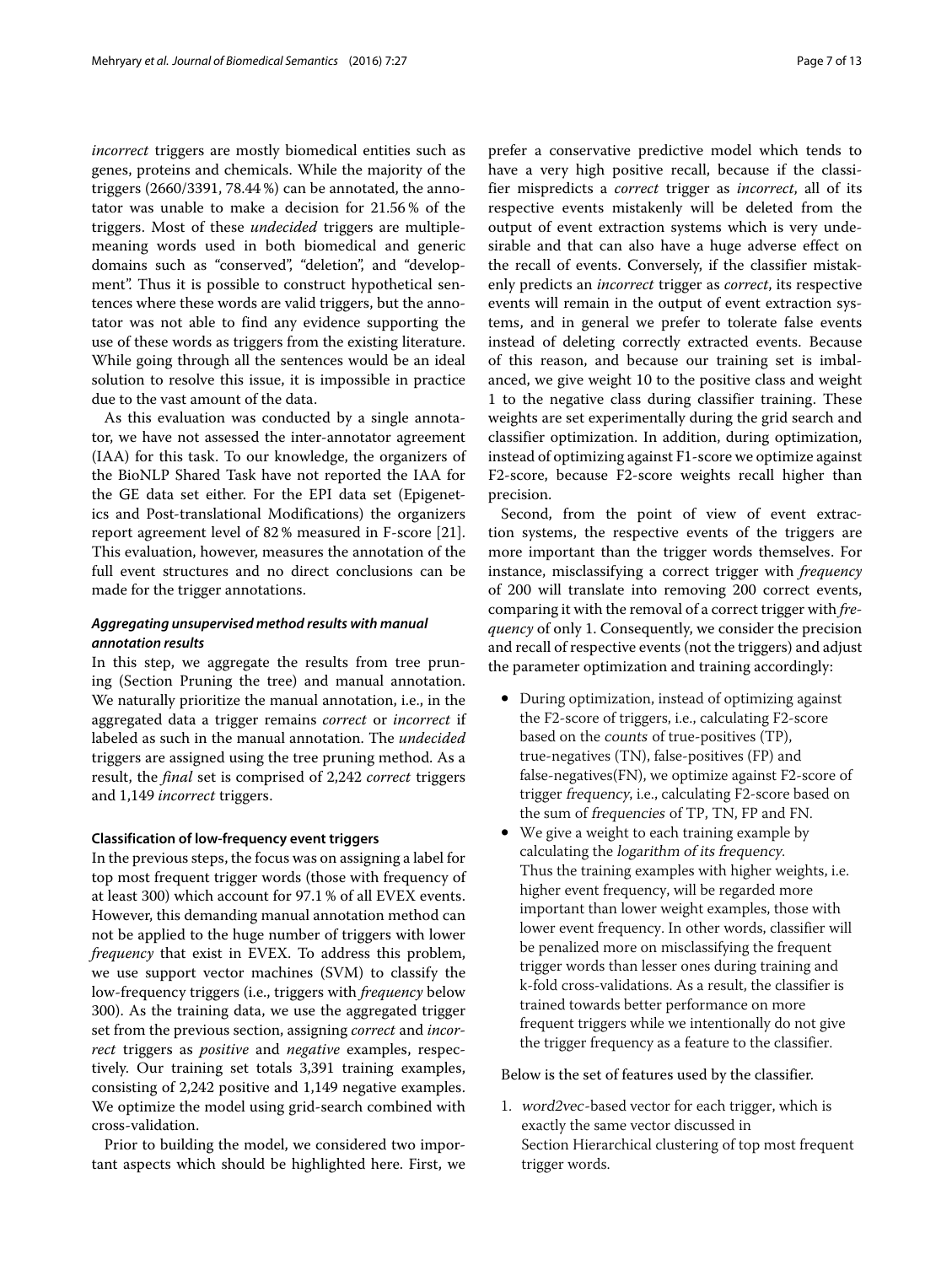- 2. If the trigger word (or its lemma or its parts or lemmas of its parts) can be matched against ST-set words/parts/lemmas (according to Section Identifying possibly incorrect [trigger words\)](#page-4-1) this feature is 1, otherwise it is zero.
- 3. The value for this feature is calculated as following: feature value = occurrence count of trigger /  $X$ where  $X$  is the sum of occurrences of the word in all PubMed abstracts and PMC-OA full text articles published up to 2013, regardless of being recognized as a trigger word in the underlying sentences or not. For many incorrect trigger words, this feature will have a very low value. For example, for an incorrect trigger word like hospital which is in EVEX (not in training set), the value will be  $(928 / 1,266,408)$  = 0.0007.
- 4. For this feature, we first extract the set of single-token triggers with length of more than 6 characters in the ST-set, introduced in Section [Identifying](#page-4-2) possibly incorrect [trigger words.](#page-4-2) Then, for each training example we calculate the feature value as following: feature\_value = length(trigger word) /  $(Y + 1)$ where Y is the minimum edit distance (Levenshtein distance) of the trigger word to the words in the previously created set. For all training examples that belong to the ST-set, we assume <sup>Y</sup> to be zero. The longer the trigger word, and the smaller its minimum edit distance, the higher will be the value of this feature.

This feature is beneficial for example in the case of a misspelled trigger (e.g., phosphoryalation instead of phosphorylation), which is not recognized correctly by our matching protocol discussed in Section Identifying possibly incorrect [trigger words.](#page-4-1)

5. Number of alphabetic characters divided by the length of the trigger word.

We perform a grid-search combined with 5-fold crossvalidation to optimize the classifier and find the best hyper-parameters for the model (*kernel type*, *C value*, and the *gamma parameter* for RBF-kernel) against the F2 score of trigger event frequency. Subsequently, we train the classifier using the best parameter values on all available training examples.

## <span id="page-7-0"></span>**Results**

In this section, we discuss the results in four parts. First, in Section [Evaluation of event filtering,](#page-7-1) we evaluate the impact of trigger pruning on event extraction systems. We then evaluate our predictive model and investigate the effect of event filtering on the EVEX resource in Sections [Evaluation of low-frequency trigger classification](#page-8-0) and [Evaluation of event removal on the EVEX resource.](#page-10-0) Finally, in Section [Tree organization before/after pruning](#page-10-1) we examine the trigger cluster tree organization before and after the pruning.

## <span id="page-7-1"></span>**Evaluation of event filtering** *Evaluation method*

We evaluate the impact of trigger pruning on event extraction using the official test sets of the BioNLP ST'11 and GENIA Event Extraction (GE) Shared Tasks (ST'13). As the basis we consider the outputs of the *TEES system* entry [\[10,](#page-11-7) [14\]](#page-12-4) in 2011 (3rd place) and in 2013 (2nd place) GE tasks and, for the 2013 Shared Task, also the winning *EVEX* entry [\[7\]](#page-11-5). We prune the outputs of these systems by removing events whose trigger words are identified as incorrect using the aforementioned algorithm and evaluate the resulting pruned set of events using the official evaluation services of the respective Shared Task on the held-out test sets. The results are shown in Table [3.](#page-8-1)

It should be highlighted that naturally the magnitude of the F-score improvements is modest, as the top-ranking systems are well optimized and major improvements have been difficult to achieve regardless of the approach. Note also that a filtering approach such as the one proposed in this paper cannot increase recall because it is unable to produce new events. Our main focus thus is on *improving the precision while trying to retain the recall*, aiming to increase the credibility of large-scale event extraction systems in general.

#### *Evaluation of unsupervised method*

In this section, we investigate the effect of removing triggers from event extraction systems using the set of *incorrect* trigger words obtained from our unsupervised method in Section [Pruning the tree.](#page-5-0)

As shown in Table [3,](#page-8-1) in all three instances (comparing our *unsupervised method* against the *TEES* system's predictions on tasks 2011 and 2013, and the *EVEX* system's predictions on task 2013), we see an improvement in both precision and F-score with a relatively small drop in recall. Especially for the ST'13, the pruned *TEES* system (+0.23pp F-score over *TEES*) matches in performance with the winning 2013 *EVEX* system. Since the *EVEX* system was also based on TEES, it is interesting to note that we have matched these improvements using a different approach. Finally, the pruned *EVEX* system (+0.18pp Fscore over the *EVEX* entry) establishes a new top score on the task.

## *Evaluation of manual annotation method*

In this section we investigate the effects on event extraction if we rely our method solely on the manual annotation results. We remove events from those three aforementioned event extraction system outputs, using the set of trigger words that were annotated as *incorrect* by the human annotator.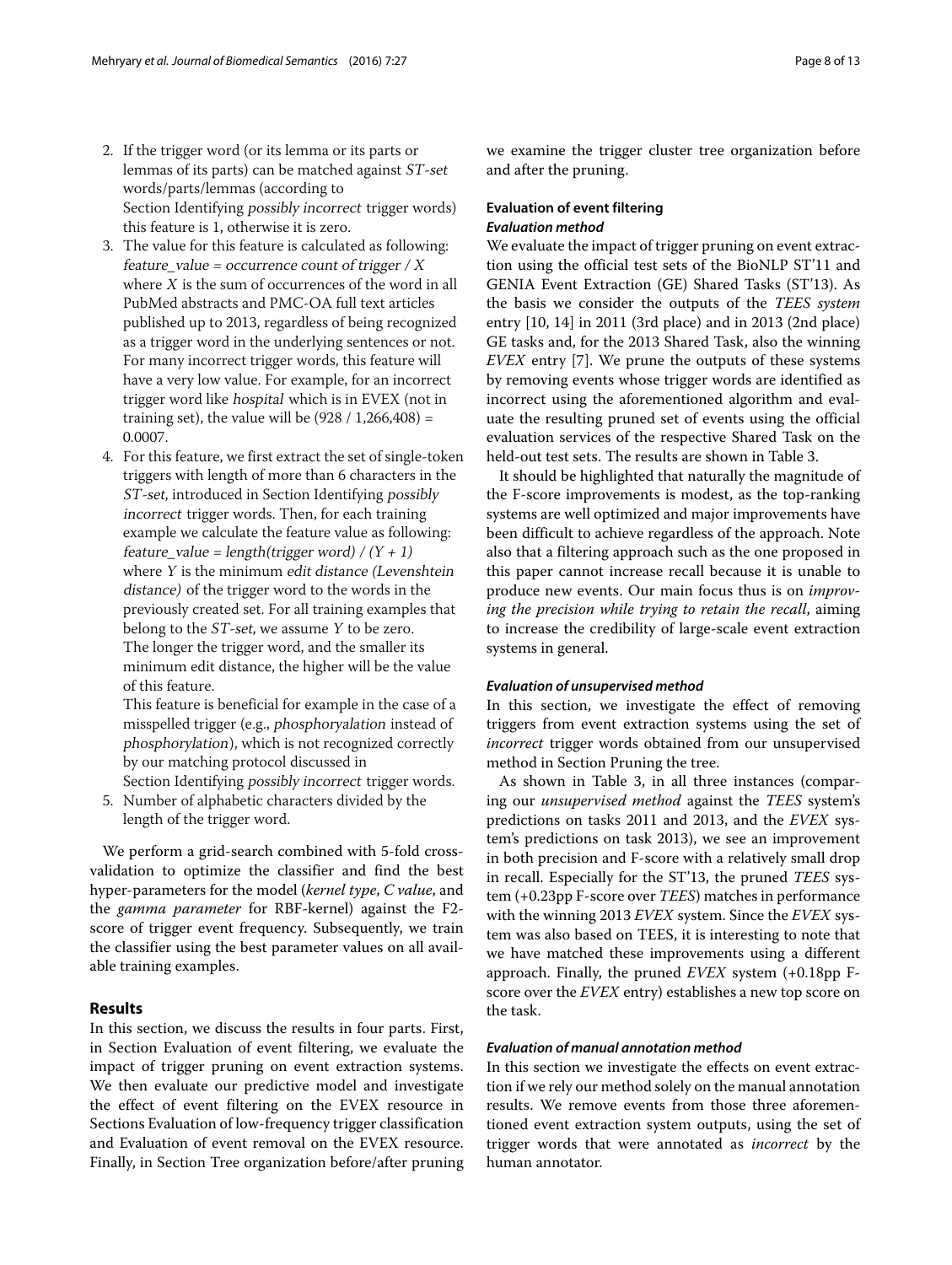|                              | Predictions                            | Precision | Recall | F1-score |
|------------------------------|----------------------------------------|-----------|--------|----------|
|                              | Original TEES                          | 61.76     | 48.78  | 54.51    |
| TEES-2011 (Shared Task 2011) | Pruned-TEES (Unsupervised Method)      | 62.39     | 48.75  | 54.74    |
|                              | Pruned-TEES (Manual Annotation Method) | 62.04     | 48.78  | 54.62    |
|                              | Pruned-TEES (Aggregation Method)       | 62.26     | 48.78  | 54.70    |
|                              | Pruned-TEES (Aggregation Method + SVM) | 62.27     | 48.78  | 54.71    |
|                              | Original TEES                          | 56.32     | 46.17  | 50.74    |
| TEES-2013 (Shared Task 2013) | Pruned-TEES (Unsupervised Method)      | 57.13     | 46.02  | 50.97    |
|                              | Pruned-TEES (Manual Annotation Method) | 56.63     | 46.17  | 50.87    |
|                              | Pruned-TEES (Aggregation Method)       | 56.97     | 46.17  | 51.00    |
|                              | Pruned-TEES (Aggregation Method + SVM) | 57.01     | 46.17  | 51.02    |
| EVEX-2013 (Shared Task 2013) | Original EVEX                          | 58.03     | 45.44  | 50.97    |
|                              | Pruned-EVEX (Unsupervised Method)      | 58.77     | 45.29  | 51.15    |
|                              | Pruned-EVEX (Manual Annotation Method) | 58.32     | 45.44  | 51.08    |
|                              | Pruned-EVEX (Aggregation Method)       | 58.66     | 45.44  | 51.21    |
|                              | Pruned-EVEX (Aggregation Method + SVM) | 58.71     | 45.44  | 51.23    |

<span id="page-8-1"></span>**Table 3** Performance comparison of the different pruning approaches and the baseline methods (TEES/EVEX) on the official BioNLP Shared Task GE data sets

As shown in Table [3,](#page-8-1) in all three instances (comparing *manual annotation method* against the *TEES* system's predictions on tasks 2011 and 2013, and the *EVEX* system's predictions on task 2013), manual annotation retains the recall, which is obviously a better result than our unsupervised method. However in all three instances, its precision and F-score is less than the precision and F-score of our unsupervised method.

The preserved recall suggest that our annotation strongly agrees with the ST annotation guidelines. However, the higher precision of the unsupervised pruning strategy shows that some cases not clear for a human annotator, can be classified with this method.

This is exactly what we had anticipated. As precise annotation was not possible for many trigger words, we have 731 *undecided* top most frequent triggers, and many *incorrect* trigger words might actually be among them.

To summarize, the manual annotation has produced an *almost pure but incomplete* set of *incorrect* trigger words. In comparison to original event extraction system performances, our manual annotation method does increase the precision and F-score while retaining the recall, but its precision and F-score are not as high as our unsupervised method.

#### *Evaluation of aggregation method*

As shown in the previous sections, our unsupervised method increases the precision and F-score, but slightly drops the recall, whereas the manual annotation alone retains recall with lesser increase in precision. In this

section, we investigate the effect of event filtering using the set of *incorrect* triggers obtained from the aggregation method discussed in Section [Aggregating unsupervised](#page-6-0) [method results with manual annotation results.](#page-6-0)

As shown in Table [3,](#page-8-1) in comparison with the *TEES* performance on ST'11 and ST'13, and the *EVEX* performance on ST'13, the aggregation method retains the recall and increases the precision and F-score. Interestingly, in all three cases, in comparison with manual annotation method it has a higher precision and F-score. Consequently, we conclude that our unsupervised method is indeed able to find *incorrect* trigger words elusive to the human annotator.

If we compare the aggregation method performance with our unsupervised method performance, we notice that in all three instances, it does have a higher recall and in two cases also higher F-score. In one case the unsupervised method alone reaches the highest F-score. This might be due to trigger words that we have annotated as *correct*, but are used in wrong event types by the underlying even extraction system, thus resulting in lower precision.

As a conclusion, while all of our methods establish new top scores on 2013 tasks, the aggregation method is the best among them. It retains the recall, increases the precision and has the best F-score in two cases out of three.

#### <span id="page-8-0"></span>**Evaluation of low-frequency trigger classification**

As stated in Section [Classification of low-frequency event](#page-6-1) [triggers,](#page-6-1) we use all 3,391 top most EVEX frequent triggers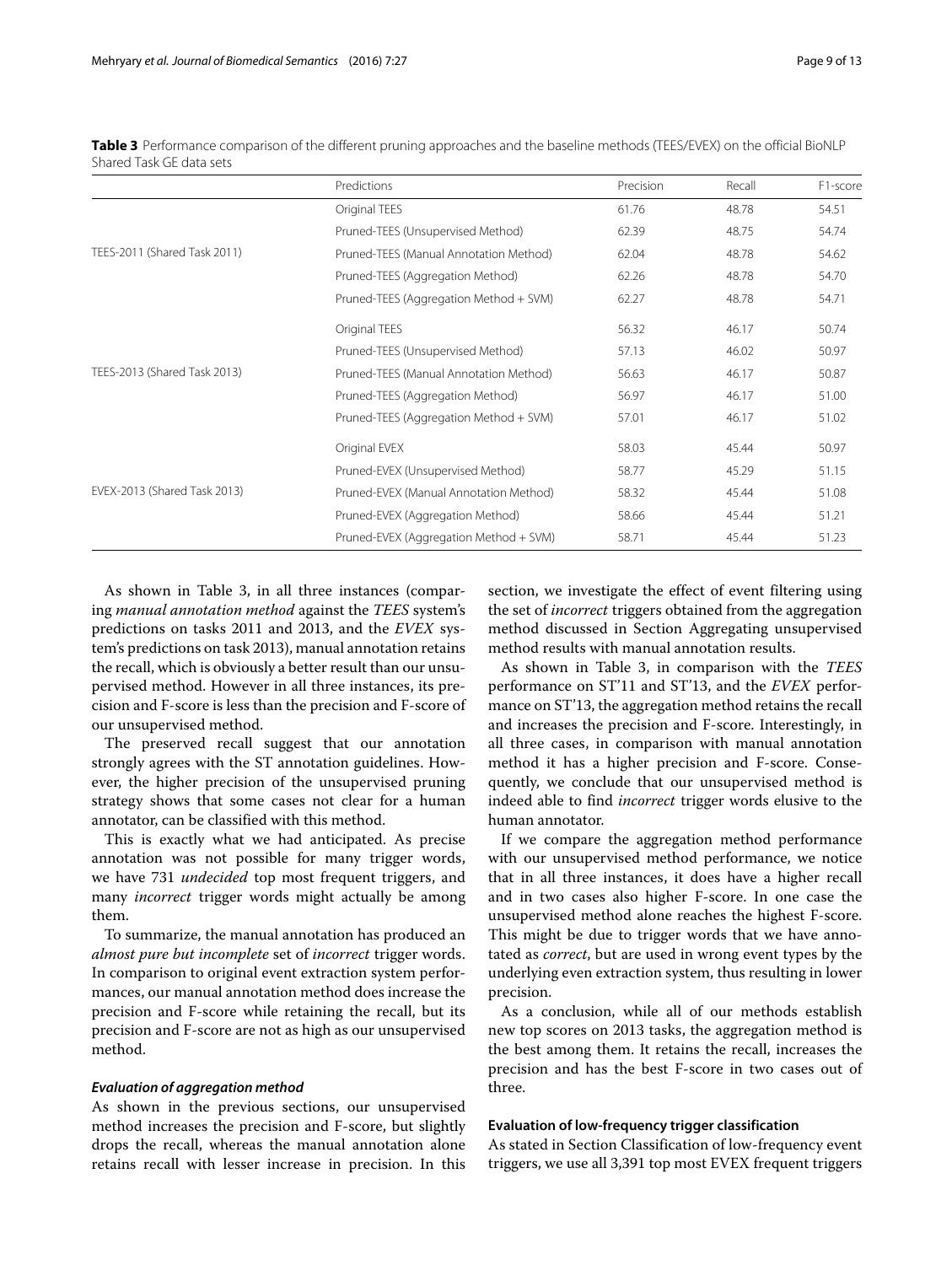to train the classifier and aim to apply it on those triggers with *frequency* below 300.

Similar to the previous evaluations, we first evaluate the classifier performance against the Shared Task test sets as an end-to-end system together with the aggregation method. For this aim, we apply the trained classifier to predict labels for EVEX triggers with frequency below 300. This results in identification of 16,674 negative (supposed to be incorrect) triggers with total frequency of 232,748 respective events in EVEX. The rest of the triggers were predicted as correct. Then, we prune the output of event extraction systems using these recognized incorrect triggers and incorrect triggers obtained by aggregation method.

Results for this experiment are shown in Table [3.](#page-8-1) Comparison of this method (*Aggregation Method + SVM* entries in the table) against our aggregation method, the previously best approach, shows slight increase in both precision and F-score in all three cases while retaining the same recall. Thus, the classifier is able to recognize some previously undetected *incorrect* trigger words, giving us the most complete set of *incorrect* trigger words.

As this processing step focuses specifically on lowfrequency (rare) triggers, unlikely to be found in the carefully selected Shared Task data sets, the performance improvement is small, as anticipated. However, we expect the outcome to be more significant in large-scale event extraction and to show this we conduct another evaluation based on the EVEX resource.

In the second evaluation we form an evaluation set by randomly selecting 700 words from the triggers with *frequency* less than 300 in EVEX and use the same manual annotation procedure discussed in Section Manual annotation of triggers to divide them into positive (*correct*) and negative (*incorrect*) sets.

The annotation resulted in 363 *correct* and 233 *incorrect* triggers. For 104 triggers our annotator was unable to assign a label. Even though, in terms of our annotation protocol, the triggers are divided into three independent classes, for simplicity we exclude the 104 *undecidable* trigger words from our test set and use only the 596 remaining words.

The performance evaluation results against the test set are shown in three different tables.

- Table [4](#page-9-0) shows the counts and respective event frequencies of true-positives, true-negatives, false-positives and false-negatives.
- Table [5](#page-9-1) shows the performance in terms of classification of triggers. Precision, recall and F2-score in this table are calculated based on the counts of the predicted triggers.
- Table [6](#page-10-2) shows the performance in terms of classification of events. Precision, recall and F2-score

<span id="page-9-0"></span>**Table 4** Trigger/event classification performance, measured on the EVEX test set: The first column (Count) shows prediction results based on the counts of trigger words (test set examples). The second column (Sum of frequency) shows the number of respective events of those triggers in the EVEX database. For instance, the first row (True-Positive) shows that the classifier has correctly predicted 352 test set trigger words to be correct triggers, while these words account for 4,602 extracted events in the EVEX resource

|                | Count | Sum of frequency<br>(Number of events) |
|----------------|-------|----------------------------------------|
| True-Positive  | 352   | 4602                                   |
| True-Negative  | 99    | 679                                    |
| False-Positive | 134   | 850                                    |
| False-Negative | 11    | 115                                    |
| Total          | 596   | 6246                                   |

in this table are calculated based on the event frequencies of the predicted triggers (i.e., based on the sum of frequencies of TP, TN, FP and FN).

As mentioned in Section Classification of low-frequency event triggers, from the event extraction point of view, the event frequencies are more important than the unique trigger words themselves. Thus, results listed in Table [6](#page-10-2) are the most relevant for examining the performance of the classifier. As this is also the evaluation metric the classifier hyper-parameters were optimized against, the numbers in Table [6](#page-10-2) are generally higher than in Table [5.](#page-9-1)

We can see that the classifier achieves recall of 0.98 for the positive class, i.e. the *correct* triggers as shown in Table [6.](#page-10-2) This result suggests that we have succeeded in our goal of preserving as much of the true events as possible. Besides, the classifier also reaches recall of 0.44 for the *incorrect* triggers, i.e. we are able to detect and exclude almost half of the events with false triggers in this evaluation set.

<span id="page-9-1"></span>**Table 5** Trigger classification performance on the EVEX resource based on trigger counts (test set examples). The prediction measures in this table are calculated based on the values in the first column of Table [4.](#page-9-0) This table shows how well the classifier is able to classify and distinguish between correct and incorrect trigger words. The last column (Support) shows that there are 363 correct and 233 incorrect trigger words in the test set, i.e, 596 in total

|                          | Precision | Recall | F <sub>2</sub> -score | Support |
|--------------------------|-----------|--------|-----------------------|---------|
| Negative (incorrect)     | 0.90      | 042    | 048                   | 233     |
| Positive (correct)       | 0.72      | O 97   | O 91                  | 363     |
| Weighted averages, total | 0.79      | 0.76   | O 74                  | 596     |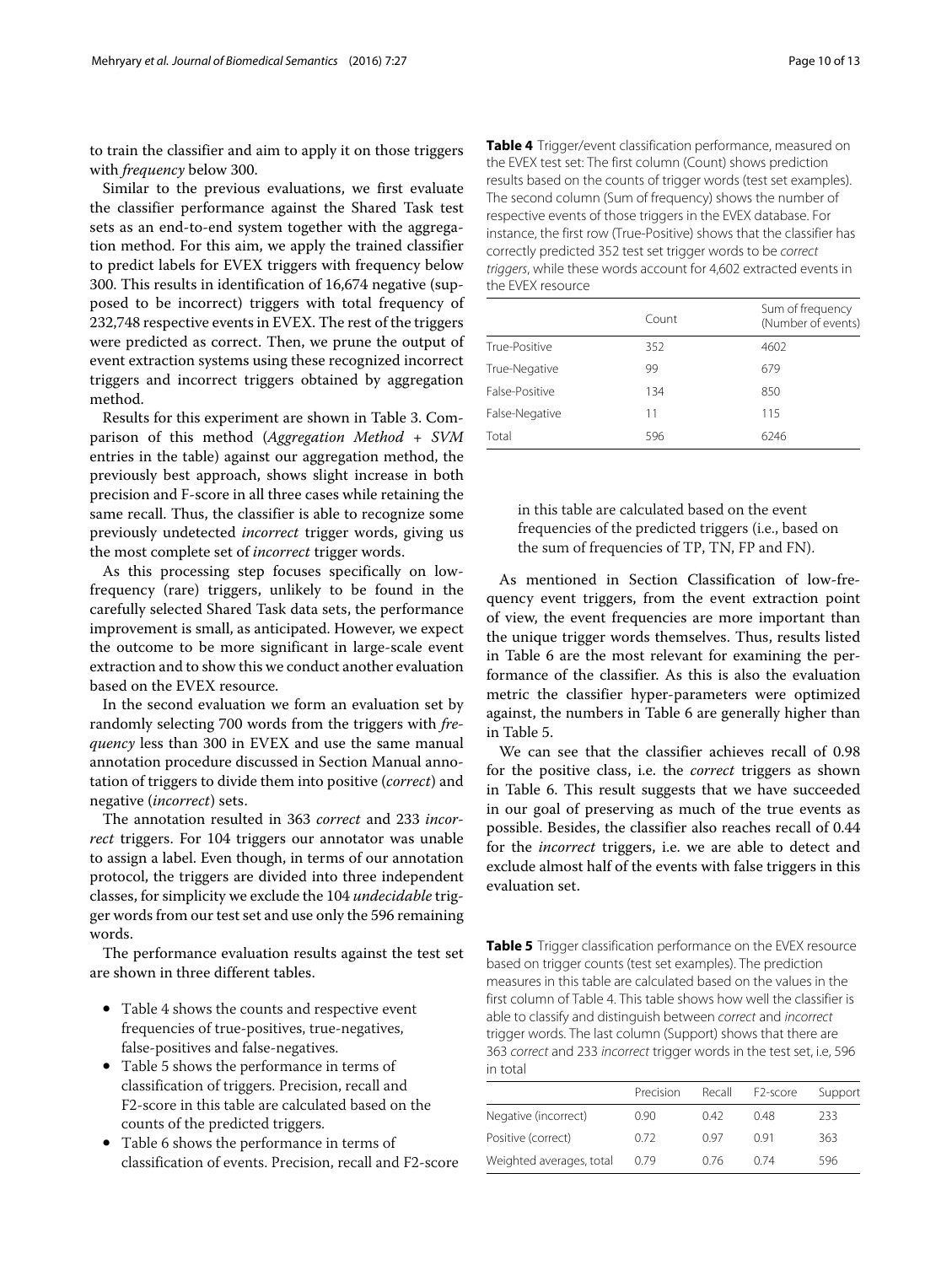<span id="page-10-2"></span>**Table 6** Classification performance on the EVEX resource based on the respective event counts in the EVEX database. This table shows how well the classifier will perform the prediction, preserving correct and eliminating incorrect respective events from the EVEX database. The prediction measures in this table are calculated based on the values in the second column of Table [4.](#page-9-0) The last column (Support) shows that there are 1,529 incorrect and 4,717 correct corresponding events in the EVEX database (6,246 in total) which are extracted based on those 596 trigger words in the test set

| Precision | Recall | F <sub>2</sub> -score | Support |
|-----------|--------|-----------------------|---------|
| 0.86      | 0.44   | 049                   | 1529    |
| 0.84      | O 98   | O 95                  | 4717    |
| 0.85      | 0.77   | O 77                  | 6246    |
|           |        |                       |         |

#### <span id="page-10-0"></span>**Evaluation of event removal on the EVEX resource**

In this section we investigate the impact of removing events from the EVEX resource based on all trigger words recognized as *incorrect*.

Even though our manual annotation or aggregation methods are able to preserve the recall when evaluated against official predictions of Shared Task test sets, it is not guaranteed that the same performance will be achieved when applying them on a large-scale resource such as EVEX. In fact there might be *correct* triggers which are not present in ST'11 or ST'13 test sets, but are mistakenly labeled as *incorrect* by the human annotator, our unsupervised method or the classifier. Consequently, in the evaluation against official Shared Task test sets, we do not delete these triggers and do not detect any drop in recall. However based on our evaluation results, we are optimistic that most of the correct events will be preserved if the method is applied on the EVEX resource.

To investigate the impact of event removal on EVEX, for top most frequent triggers (accounting for 97.1 % of all EVEX events), we rely on our aggregation method which had the best performance. The aggregation method resulted in labeling 1,149 triggers as incorrect and these account for 1,105,327 events in EVEX.

For the rest of EVEX triggers (*low frequency* triggers accounting for 2.9 % of all EVEX events), we use the classifier. However, the classifier could not be applied to 48,960 triggers with 122,344 respective events (0.3 % of all EVEX events). These words have less than 5 occurrences in the corpus used for training the *word2vec* model, and thus do not have a corresponding vector representation, required by the classifier. Applying the classifier on the rest of low frequency triggers (accounting for 2.6 % of all EVEX events) resulted in identification of 16,674 *incorrect* triggers with 232,748 events in EVEX.

Consequently, in total we have been able to identify 17,823 expected to be incorrect triggers in the whole EVEX resource with 1,338,075 events which constitutes 3.3 % of all events in EVEX.

#### <span id="page-10-1"></span>**Tree organization before/after pruning**

In this section we address two questions. First, how the resulting binary cluster tree differs before and after the pruning, and second, whether we can define new event subtypes based on the organization of sub-clusters in different branches of the tree. For these aims, we visualize the tree before and after pruning up to the depth of 9 using the *Dendroscope* software [\[22\]](#page-12-12). We label every intermediate node of the tree with its *mostly associated event type* and the *level of purity* of that sub-cluster (see Additional file 1 for diagrams of the tree).

As expected, in both trees we notice that trigger words of same event types are clustered together, to some extent. By considering the length of the shortest path in tree as a basic distant measure, we observe that subclusters of similar/related event types are closer in the tree, while sub-clusters of different event types are located far. For instance, triggers for expressing different types of post-translational modifications events (e.g., "phosphorylation", "DNA-methylation", "glycosylation", "acetylation") are clustered together, far from trigger words for expressing "positive/negative regulation" or "binding". Similarly, sub-clusters of "gene-expression", "transcription" and "localization" trigger event types are close in the tree. We observe that before pruning the tree, sub-clusters are not pure. For example, many trigger words for "positive regulation" events are often clustered together with the ones for "negative regulation" events. By removing the sub-clusters of purely incorrect triggers, i.e. pruning, the sub-clusters in the middle levels of the tree become purer and are for the most part, associated with the same event type which signifies the possibility of identifying some of the event subtypes.

We thus continue the analysis on the associated events in the sub-tree anticipating to recognize the patterns. However, to our surprise, there is no clear signal in the sub-clusters that would signify any of the subtypes. As a result, we thus do not pursue further analysis on the trees. To conclude, our pruning algorithm yields a meaningful tree which can distinguish different event types into subclusters, however, the resulting clusters could not be used to identify event subtypes.

## **Conclusions**

In this paper, we propose a method which can be used for identification of incorrect trigger words and removing incorrect events from the output of large-scale event extraction systems.

Our unsupervised method achieves a modest improvement over the winning system of the BioNLP 2013 Shared Task on GENIA event extraction and establishes a new top score on the task. The aggregation of manual annotation results with our unsupervised method results, further increases the precision and F-score of the unsupervised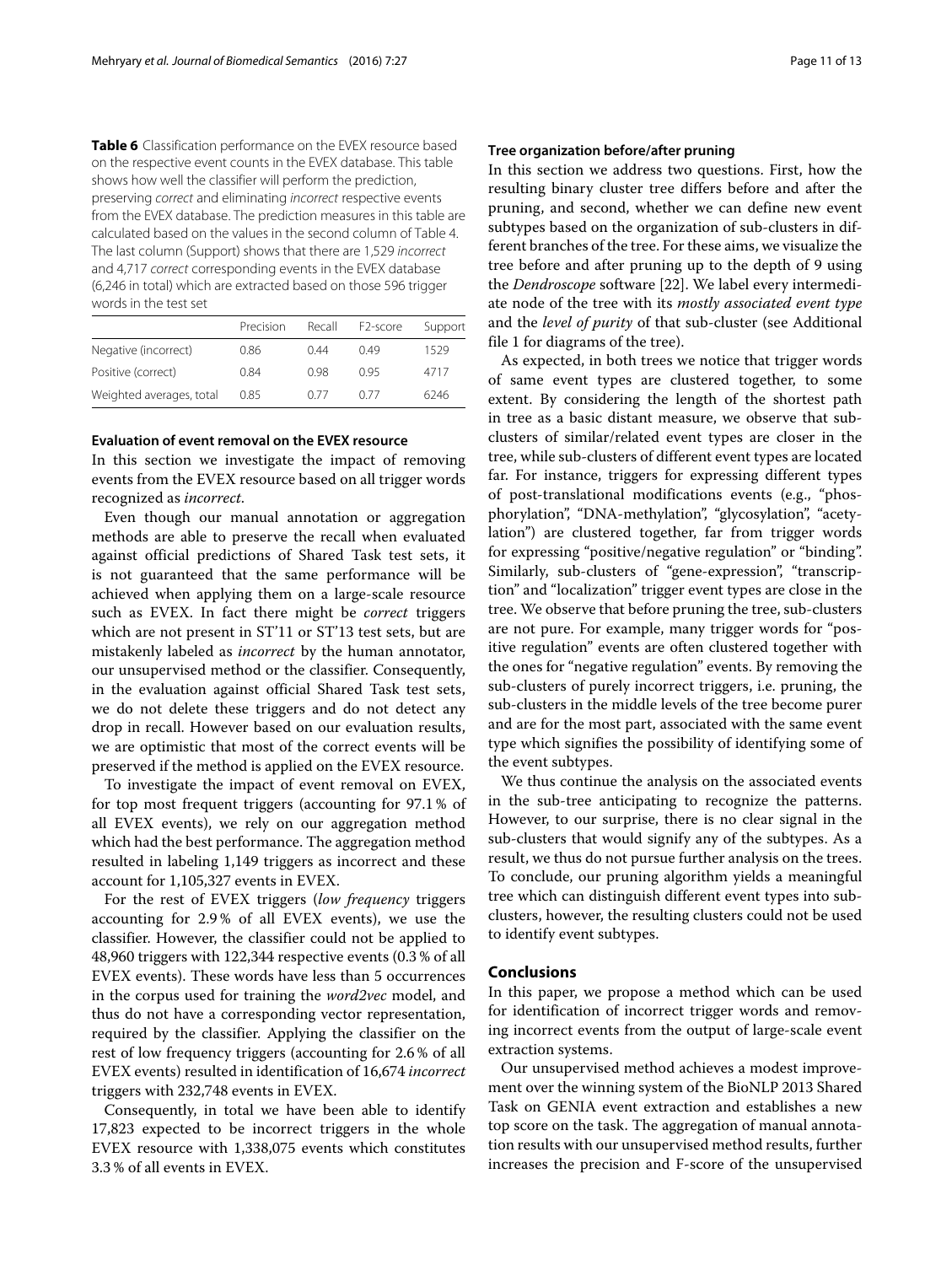method. Besides, the unsupervised method decreases the original recall when evaluated against official predictions of Shared Task test sets, while our aggregation method retains it.

Because the highly demanding manual annotation is not possible for all EVEX trigger words, we build a SVM classifier for predicting *incorrect* triggers among low-frequency EVEX triggers. While having 0.98 positive recall which translates to preserving a huge proportion of correct events, the classifier has 0.44 negative recall, meaning that it is able to identify about half of the *incorrect* events.

Combining the results of our aggregation method with *incorrect* trigger words identified by applying the classifier on all low frequency EVEX triggers, results in recognition of 17,823 expected to be incorrect triggers with 1,338,075 respective events which constitutes about 3.3 % of all events in EVEX resource.

In this paper we have only discussed the identification of the incorrect triggers and the outcome of removing these triggers from a large-scale event resource. Although our evaluation shows only minimal drop in recall, bluntly removing the corresponding events might have unwanted effects. As the EVEX resource ranks the events shown to the users based on a scoring system derived from the TEES classification confidence, we would thus as a future work like to investigate how to incorporate these new findings in the ranking. This would let us, instead of completely abolishing the likely incorrect events, only to decrease their scoring and conserve them for those use cases that demand extremely high recall, but can overcome the noise in the data.

Another direction is to investigate the different event types in more detail. We hope this study will give us a better insight of whether the method can be adapted to also correct mistyped events, thus increasing the precision even further. For instance, it is possible that a detected *regulation* trigger should in fact be classified as *positiveregulation*, a subtype of *regulation*, but the used trigger detector has not been able to make this distinction. By observing how the given trigger word is located in the hierarchical cluster tree, these errors could be possibly corrected.

As the distributional semantics research is progressing towards better representations of phrases and larger text sections in addition to word-level embeddings, it might be possible in the future to instead of judging the trigger words globally, to focus only on certain types of contexts giving us the ability to make more precise decisions.

## **Availability of supporting data**

The source code and data sets supporting the results of this article are available at the Turku BioNLP group website at: [http://bionlp-www.utu.fi/trigger-clustering/.](http://bionlp-www.utu.fi/trigger-clustering/)

# **Additional file**

**[Additional file 1:](http://dx.doi.org/10.1186/s13326-016-0070-4)** This tar file contains images of the binary cluster tree, before and after the pruning. The HowToInterpretTreeDiagrams.txt file describes how the diagrams should be interpreted. (TAR 1290 kb)

#### **Competing interests**

The authors declare that they have no competing interests.

#### **Authors' contributions**

The method is designed, fine-tuned, and implemented by FM, with input from all authors. SK did all manual annotations, while KH prepared an annotation framework. All authors equally contributed in analyzing the results and drafting the manuscript. The work is carried out under the supervision of FG. All authors read and approved the final manuscript.

#### **Acknowledgments**

We would like to thank Sofie Van Landeghem, Ghent University, for initiating the ideas for this project and her valuable suggestions. We also kindly thank Jari Björne, University of Turku, for his help during the project.

#### **Author details**

1Department of Information Technology, University of Turku, Turku, Finland. 2The University of Turku Graduate School (UTUGS), University of Turku, Turku, Finland. 3Turku Centre for Computer Science (TUCS), Turku, Finland.

## Received: 28 February 2015 Accepted: 1 May 2016 Published online: 11 May 2016

#### **References**

- <span id="page-11-0"></span>1. Wei CH, Kao HY, Lu Z. PubTator: a web-based text mining tool for assisting biocuration. Nucleic Acids Res. 2013;41:W518,W522.
- 2. Szklarczyk D, Franceschini A, Wyder S, Forslund K, Heller D, Huerta-Cepas J, Simonovic M, Roth A, Santos A, Tsafou KP, Kuhn M, Bork P, Jensen LJ, von Mering C. STRING v10: protein-protein interaction networks, integrated over the tree of life. Nucleic Acids Res. 2015;43(D1):447–52.
- <span id="page-11-1"></span>3. Hakala K, Mehryary F, Kaewphan S, Ginter F. Hypothesis generation in large-scale event networks. In: Proceedings of the 5th International Symposium on Languages in Biology and Medicine (LBM'13). Tokyo: Database Center for Life Science; 2013.
- <span id="page-11-2"></span>4. Kim JD, Ohta T, Pyysalo S, Kano Y, Tsujii J. Overview of BioNLP'09 Shared Task on Event Extraction. In: Proceedings of the BioNLP 2009 Workshop Companion Volume for Shared Task. Boulder, Colorado: Association for Computational Linguistics; 2009. p. 1–9.
- <span id="page-11-3"></span>Kim JD, Pyysalo S, Ohta T, Bossy R, Nguyen N, Tsujii J. Overview of BioNLP Shared Task 2011. In: Proceedings of the BioNLP Shared Task 2011 Workshop. Portland, Oregon, USA: Association for Computational Linguistics; 2011. p. 1–6.
- <span id="page-11-4"></span>6. Nédellec C, Bossy R, Kim JD, Kim J-j, Ohta T, Pyysalo S, Zweigenbaum P. Overview of BioNLP Shared Task 2013. In: Proceedings of the BioNLP Shared Task 2013 Workshop. Sofia, Bulgaria: Association for Computational Linguistics; 2013. p. 1–7.
- <span id="page-11-5"></span>7. Hakala K, Van Landeghem S, Salakoski T, Van de Peer Y, Ginter F. EVEX in ST'13: Application of a large-scale text mining resource to event extraction and network construction. In: Proceedings of the BioNLP Shared Task 2013 Workshop (BioNLP-ST'13). Sofia, Bulgaria: Association for Computational Linguistics; 2013. p. 26–34.
- 8. Björne J, Ginter F, Salakoski T. University of Turku in the BioNLP'11 Shared Task. BMC Bioinformatics. 2012;13(Suppl 11):4.
- <span id="page-11-6"></span>MacKinlay A, Martinez D, Jimeno Yepes A, Liu H, Wilbur WJ, Verspoor K. Extracting biomedical events and modifications using subgraph matching with noisy training data. In: Proceedings of the BioNLP Shared Task 2013 Workshop. Sofia, Bulgaria: Association for Computational Linguistics; 2013. p. 35–44.
- <span id="page-11-7"></span>10. Björne J, Salakoski T. TEES 2.1: Automated annotation scheme learning in the BioNLP 2013 Shared Task. In: Proceedings of the BioNLP Shared Task 2013 Workshop. Sofia, Bulgaria: Association for Computational Linguistics; 2013. p. 16–25.